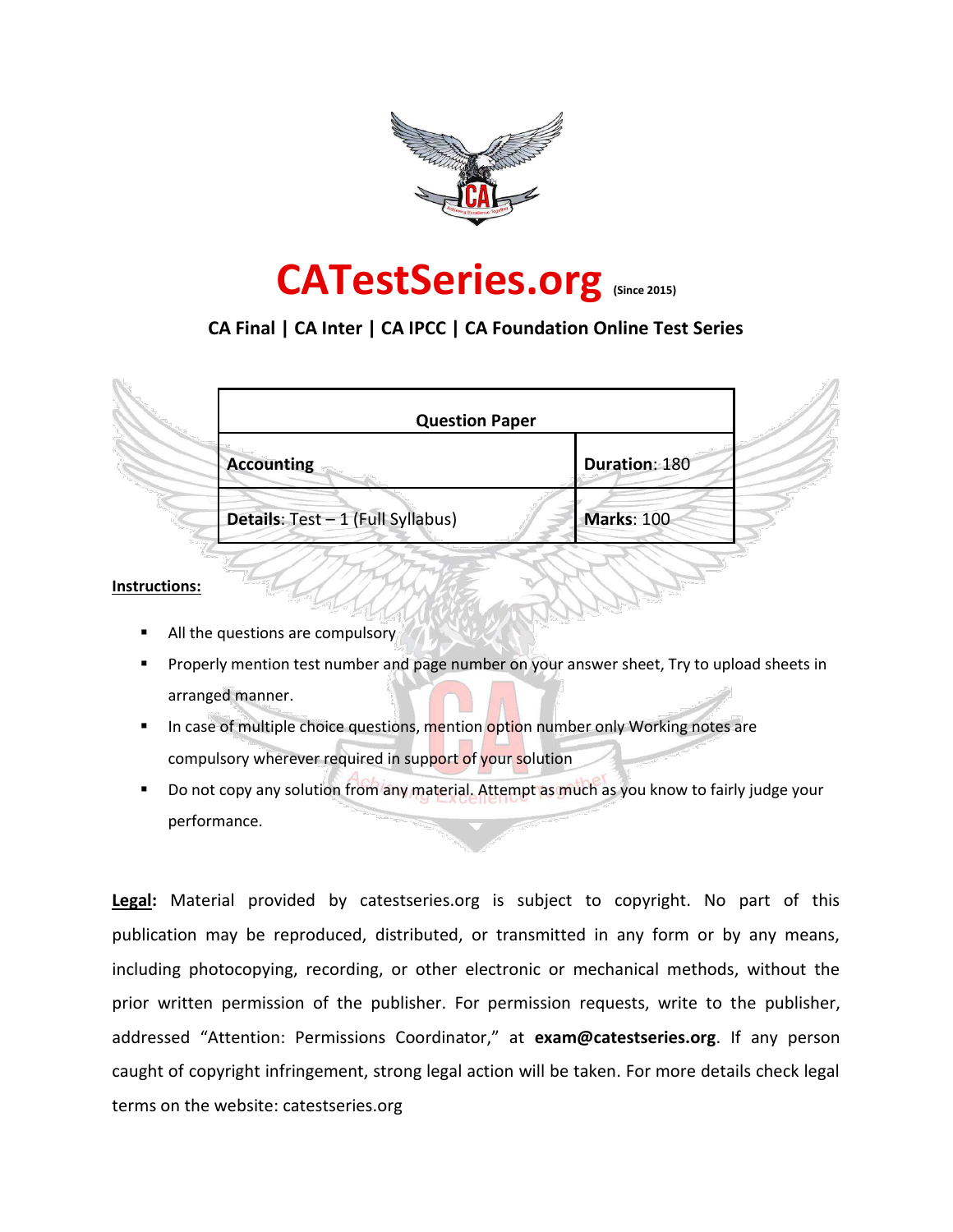#### **Question No. 1 is compulsory.**

Answer any **four** questions from the remaining **five** questions.

Wherever necessary suitable assumptions may be made and disclosed by way of a note. Working Notes should form part of the answer.

**Q-1: (a)** Option Ltd. Is engaged in the manufacturing of steel. For its steel plant, it required machineries of latest technology. It usually resorts to long Term Foreign currency Borrowings for its fund requirements. On 1st April, 2011, it borrowed US \$1 million from international Funding Agency, USA when exchange rate was 1\$=Rs 52. The funds were used for acquiring machineries is 10 years and their residual value is Rs 2.00.000.

Earlier also the company used to purchase machineries out of foreign borrowings. The exchange differences arising on such borrowings were charged to profit and loss account and were not capitalized even though the company had an option to capitalize it as per notified AS 11 (notification issued by the MCA in 2009).

# Achieving Excellence Together

Now for this new purchase of machinery, Option Ltd, is interested to avail the option of capitalizing the same to the cost of asset. Exchange rate on 31st March, 2012 is 1US \$=Rs 51. Assume that on 31st March, 2012. Option Ltd, is not having any old machinery purchased on 1st April, 2011.

Can Option Ltd, capitalize the exchange difference to the cost of asset on 31st March, 2012? If yes, then calculate the depreciation amount on machineries as on 31stMarch, 2012.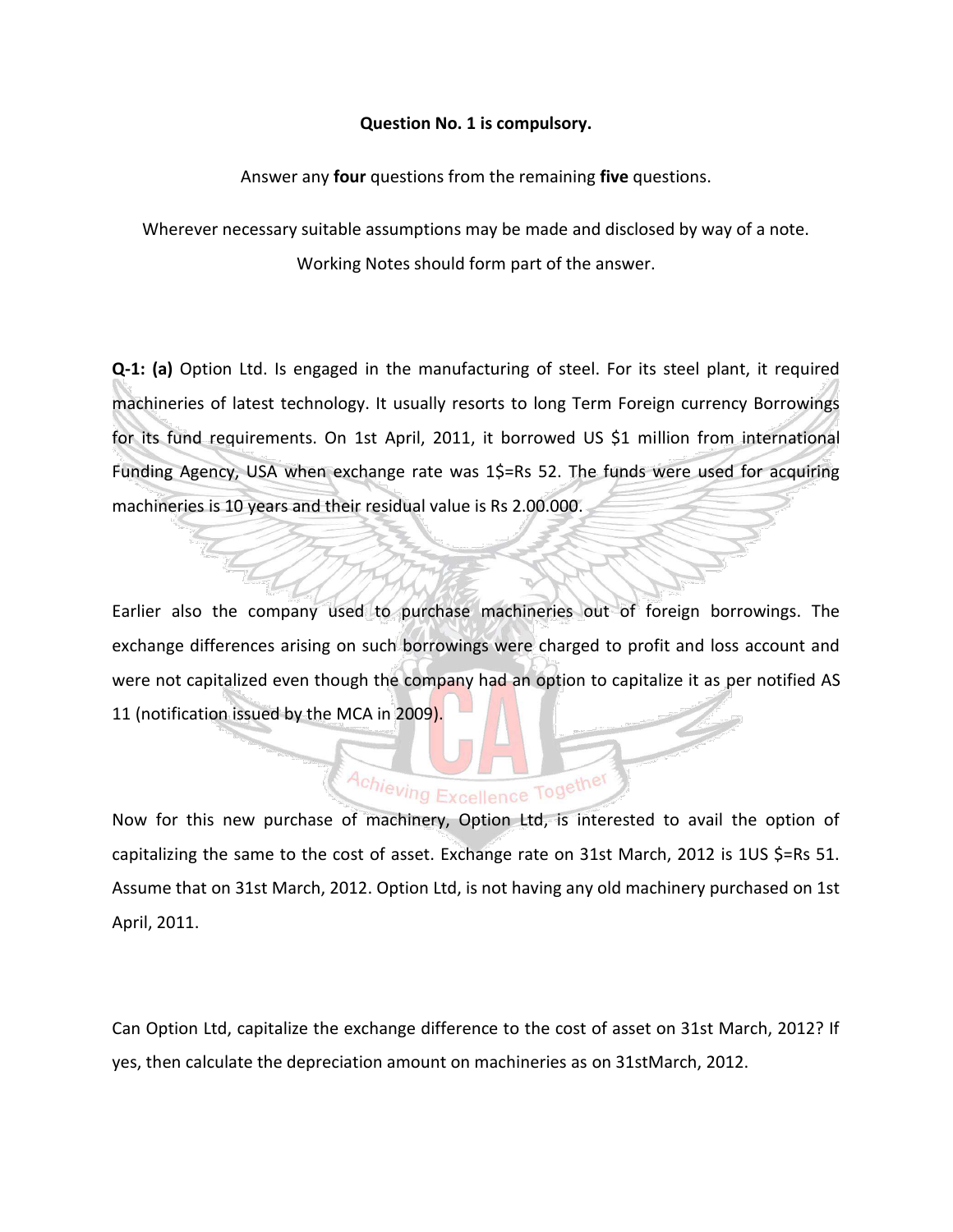Would your answer differ, if Option Ltd. was not accompany and was a LLP?

**(b)** JVR Limited has made investments of Rs.97.84 crores in equity shares of QSR Limited in pursuance of Joint Venture agreement in 2001-02. The investment has been made at par. QSR Limited has been continuous losses for the last 2 years. JVR Limited is willing to re-assess the carrying amount of its investment in QSR Limited' and wish to provide for diminution in value of investments. However, QSR Limited has a futuristic and profitable business plans and projection for the coming years.

Discuss whether the contention of JVR Limited to bring down the carrying amount of investment in QSR Limited is in accordance with Accounting Standard.

**(c)** In a manufacturing process of Vijoy Ltd, one by product BP emerges besides two main products MPI and MP2 apart from scrap. Detail of cost production process is hereunder:

| Item              | Unit  | <b>Amount (Rs.)</b> | Output (unit) | Closing stock as<br>on 31.03.2012 |
|-------------------|-------|---------------------|---------------|-----------------------------------|
| Raw material      | 15000 | 1,60,000            | MP 1-6250     | 800                               |
| <b>Wages</b>      |       | 82,000<br>allan et  | MP2 - 5000    | 200                               |
| Fixed overhead    |       | 58,000              | BP-1600       |                                   |
| Variable overhead |       | 40,000              |               |                                   |

Average market price of MP1 and MP2 is Rs.80 per unit and Rs. 50 per unit respectively; by product is sold @ 25 per unit. There is a profit of Rs.5000 on sale of by-product after incurring separate processing charges of Rs. 4000 and packing charges of Rs.6000. Rs. 6000 was realized from scrap. Calculate the value of closing stock of MP12 and MP2 as on 31.03.2012.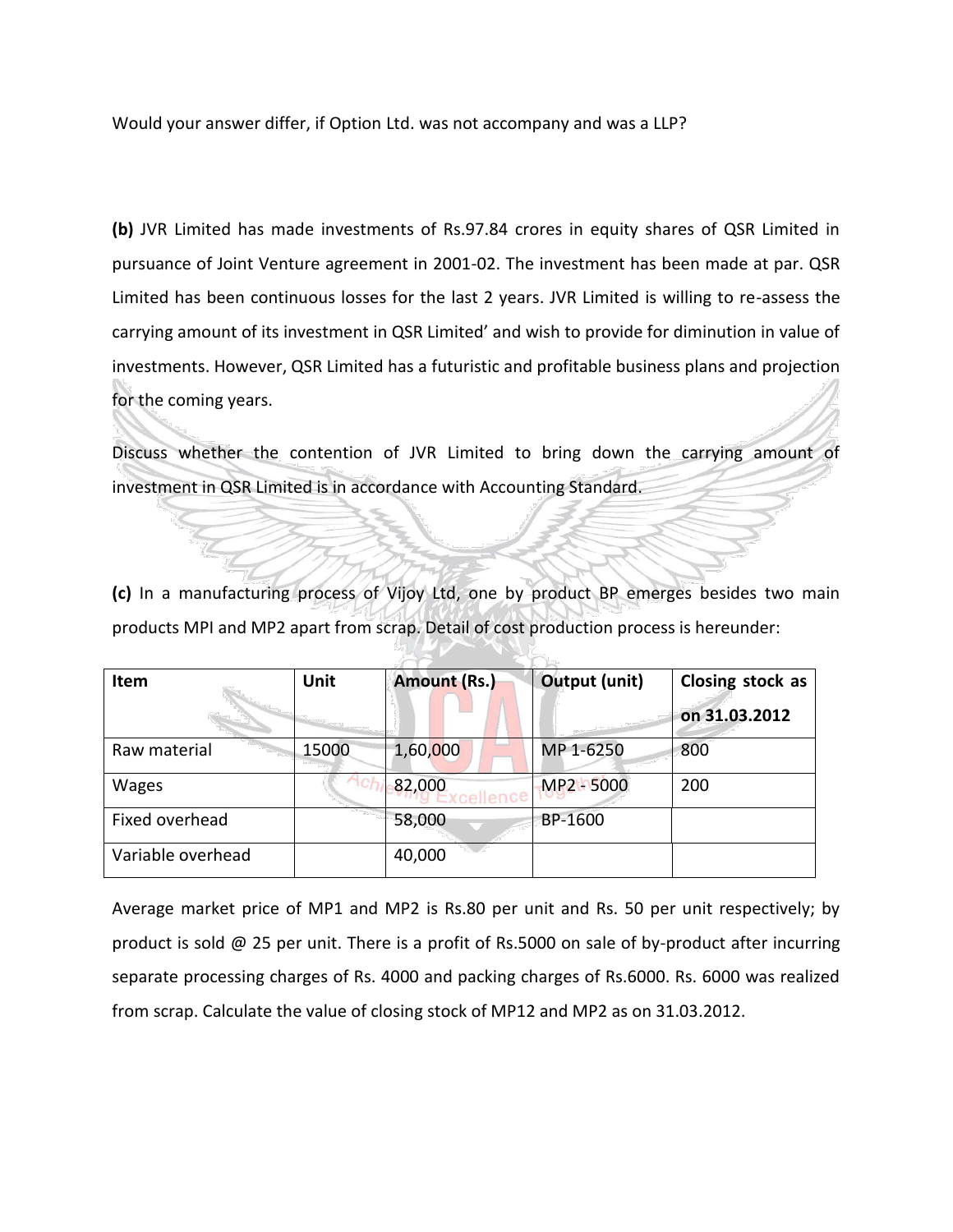**(d)** XYZ Ltd. has acquired a heavy road transporter at a cost of Rs 1,00,000 (with no breakdown of the component parts). The estimated useful life is 10 years. At the end of the sixth year, the power train (one of its component) requires replacement, as further maintenance is uneconomical due to the off-road time required. The remainder of the vehicle is perfectly roadworthy and is expected to last for the next four years. The cost of a new power train is Rs 45,000. Can the cost of the new power train be recognized as an asset, and, if so, what treatment should be used?

**(5 x 4 = 20 Marks)**

**Q-2: (a)** Akash Ltd. Had 4,000 Equity Share of X limited, at a book value of Rs. 15 per share (Face value of Rs. 10 each) on  $1^{st}$  April 2017. On  $1^{st}$  September 2017, akash Ltd. acquired 1,000 equity shares of X limited at a premium of Rs. 4 per share. X limited announced a bonus and right issue for existing share holders.

The terms of bonus and right issue were -

**(1)** Bonus was declared, at the rate of two equity shares for every five equity held on 30<sup>th</sup> September, 2017.

**(2)** Right shares are to be issued to the existing shareholders on  $1<sup>st</sup>$  December 2017. The company issued two right shares for every seven shares held at 25% premium. No dividend was payable on these shares. The whole sum being payable by  $31<sup>st</sup>$  December, 2017.

**(3)** Existing shareholders were entitled to transfer their rights to outsiders, either wholly or in part.

**(4)** Akash Ltd. exercised its option under the issue for 50% of its entitlements and sold the remaining rights for Rs. 8 per share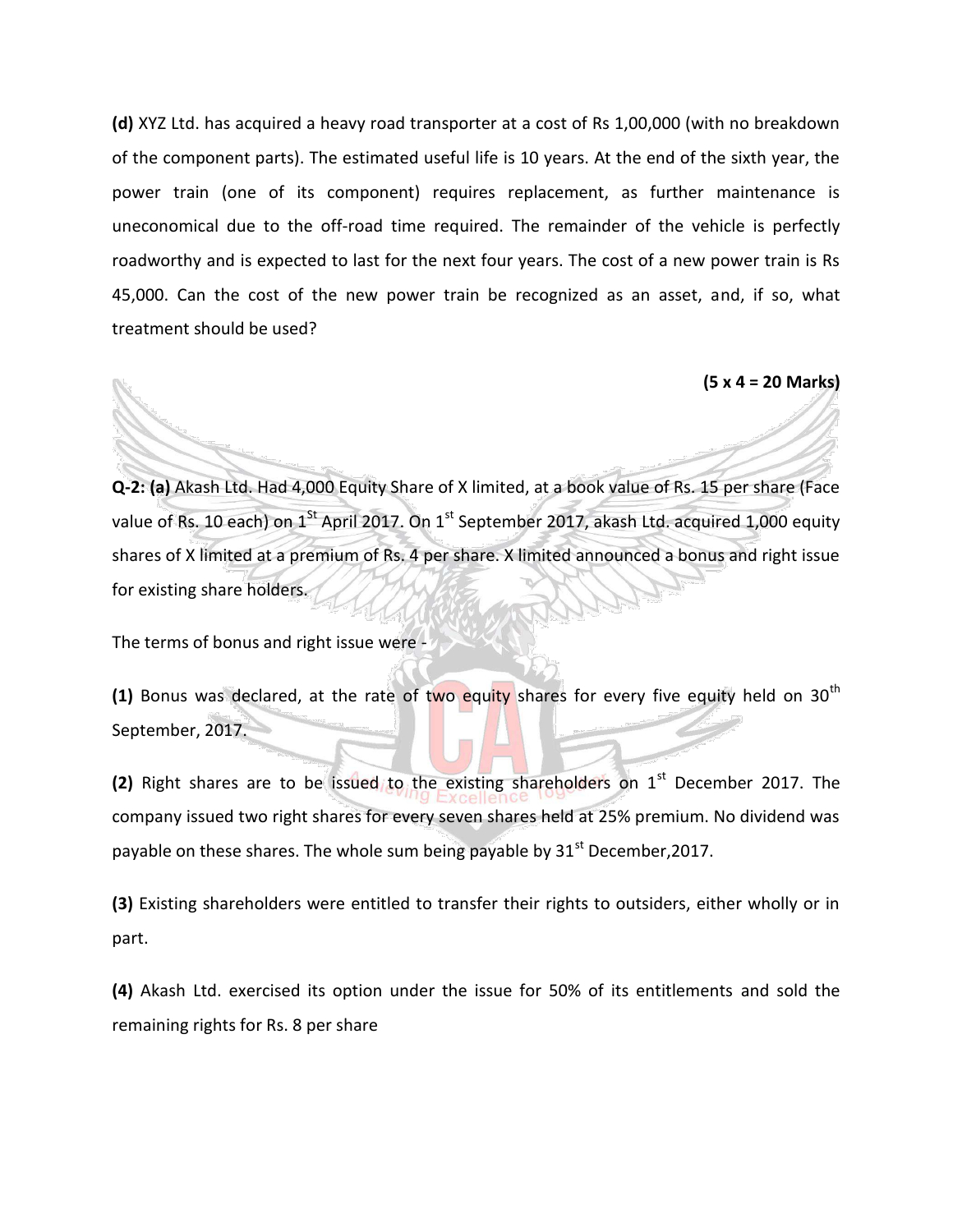(5) Dividend for the year ended 31<sup>st</sup> march 2017, at the rate of 20% was declared by the company and received by akash Ltd. on 20<sup>th</sup> January 2018

**(6)** On 1<sup>st</sup> February 2018, akash Ltd. sold half of its share holdings at a premium of Rs. 4 per share

**(7)** The market price of share on 31.03.2018 was Rs. 13 per share

You are required to prepare the investment account of Akash Ltd. for the year ended  $31<sup>st</sup>$ march, 2018 and determine the value of share held on that date assuming the investment as current investment

**(12 Marks)**

| Sum Insured             | Rs.50,000            | Stock as on 1.1.2017       | Rs.73,500   |
|-------------------------|----------------------|----------------------------|-------------|
| <b>Accounting Year</b>  | Calendar Year        | Stock as on 31.12.2017     | Rs.79,600   |
| οf<br>Value<br>Salvaged | 5,800                | Purchases during 2017      | Rs.3,98,000 |
| <b>Stock</b>            |                      |                            |             |
| G.P. Ratio              | Uniform from year to | Sales during 2017          | Rs.4,87,000 |
|                         | year                 |                            |             |
| for<br>Reason<br>Damage | Due to fire accident | Purchases from 1.1.2018 to | Rs.1,62,000 |
| on 30 -6-2018           |                      | 30.6.2018                  |             |
|                         |                      | Sales from on 1.1.2018 to  | Rs.2,31,200 |
|                         |                      | 30.6.2018                  |             |

**(b)** From the following information, compute the amount of claim under loss of Stock policy.

In valuing the stock at 31st December, 2017, Rs. 2,300 had been written off certain stock which was poor selling line, it having a cost of Rs. 6,900. A portion of these goods were sold in March,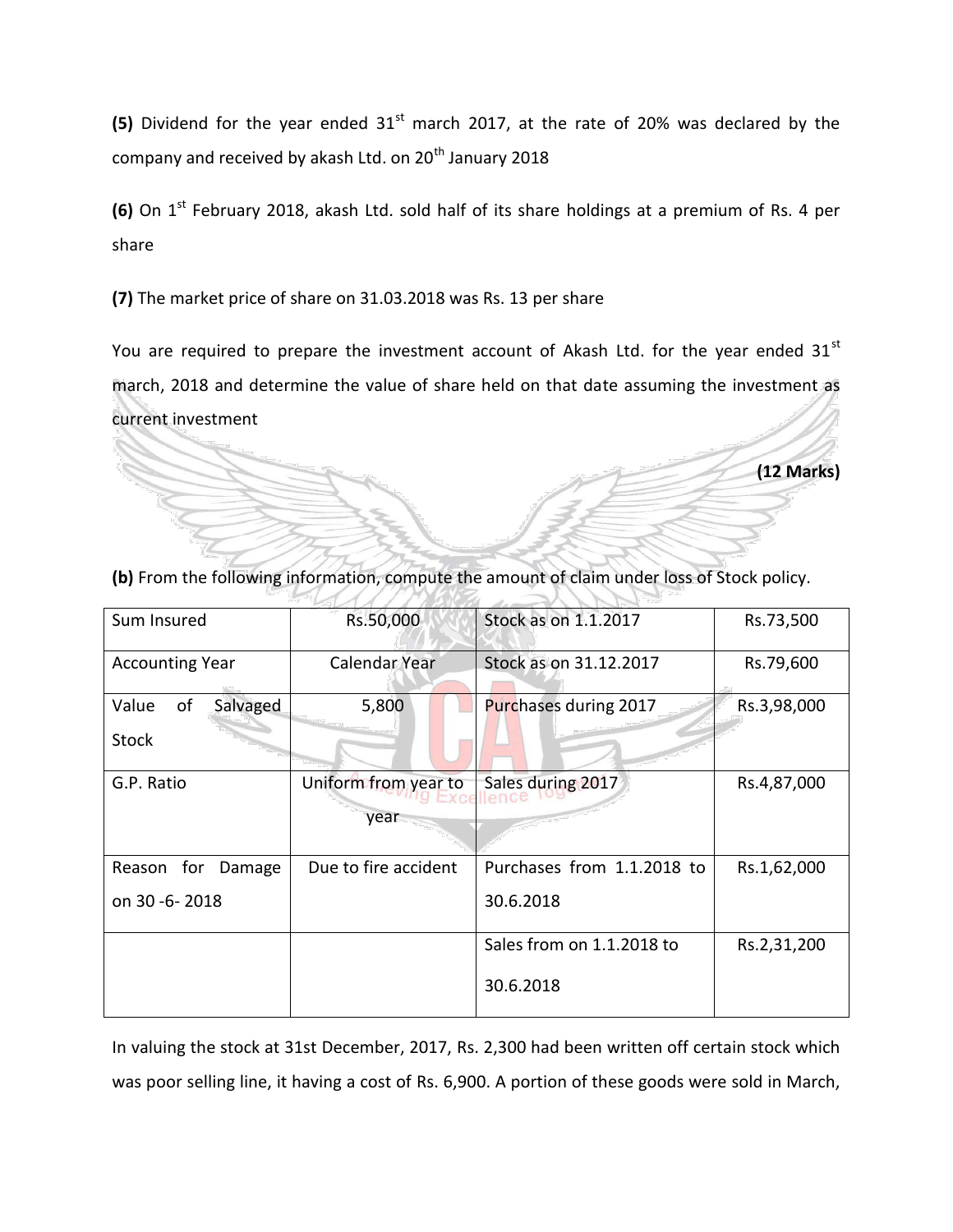2018 at a loss of Rs.250 on original cost of Rs.3,450. The remainder of this stock was now estimated to be worth its original cost for the purpose of claim. Subject to above exception, gross profit had remained at an uniform rate throughout the year.

**(8 Marks)**

**Q-3 (a)** Lucky bought 2 tractors from Happy on 1-4-2015 on the following terms:

| <b>Particulars</b>                       | Rs.      |
|------------------------------------------|----------|
| Down payment                             | 5,00,000 |
| 1st installment at the end of first year | 2,65,000 |
| 2nd installment at the end of 2nd year   | 2,45,000 |
| 3rd installment at the end of 3rd year   | 2,75,000 |
|                                          |          |

Interest is charged at 10% p.a. Lucky provides depreciation @20% on the diminishing balances.

On 31-3-2018 Lucky failed 10 pay the 3rd installment upon which happy repossessed 1 tractor. Happy agreed to leave one tractor with Lucky and adjusted the value of the tractor against the amount due. The tractor taken over was valued on the basis of 30% depreciation annually; on written down basis. The balance amount remaining in the vendor's account after the above adjustment was paid by Lucky after 3 months with interest @'18% p.a.

#### **You are required to:**

**(1)** Calculate the cash price of the tractors and the interest paid with each installment.

**(2)** Prepare Tractor Account and Happy Account in the books of Lucky assuming that books are closed on March 31 every year. Figures may be rounded off to the nearest rupee.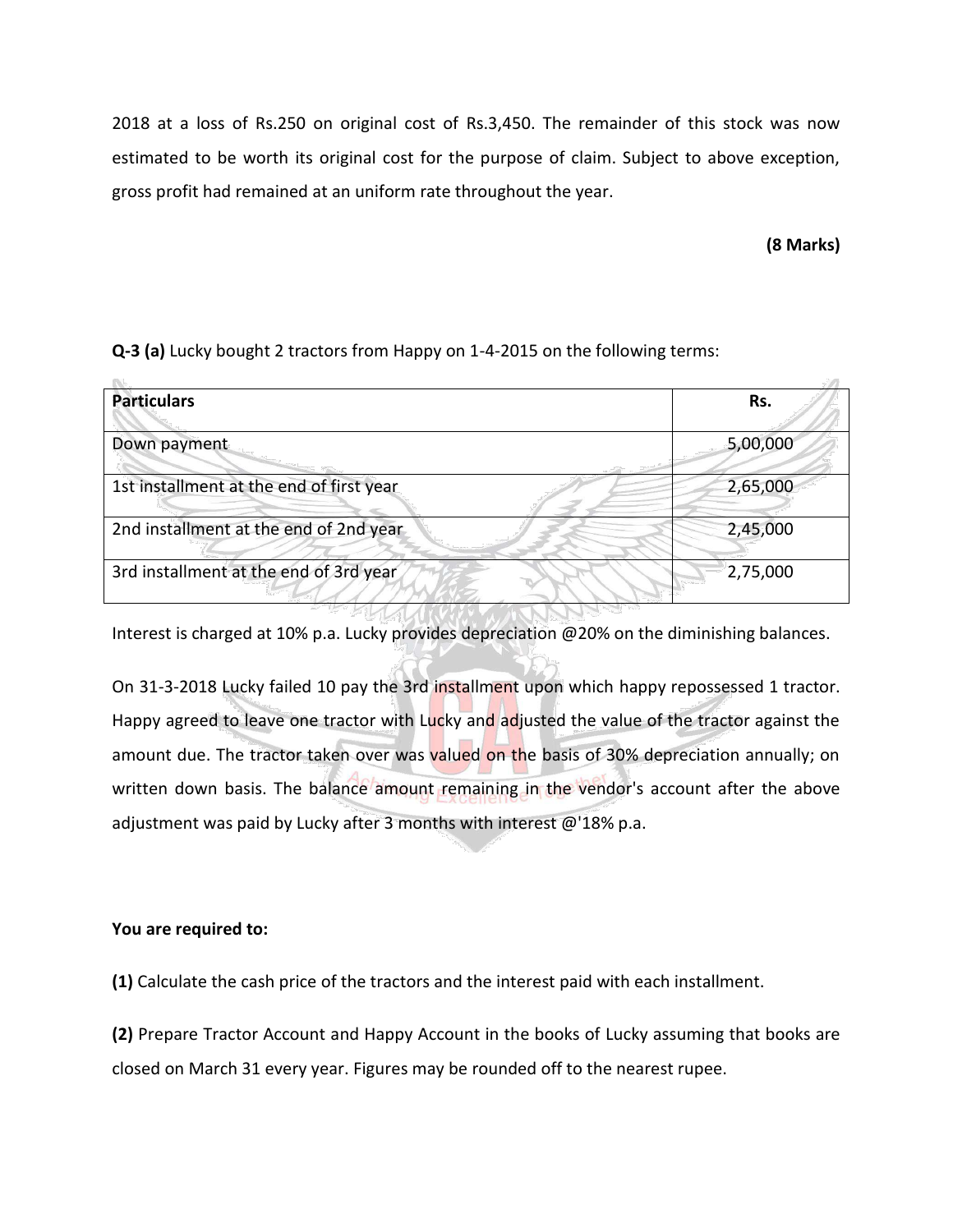**(b)** XYZ (P) Limited was incorporated on 1.8.2019 to take over the business of Mis Rank & Co. from 01.04.2019. The Profit and Loss account as given by XYZ (P) Limited for the year ending 31.3.2020 is as under:

| <b>Particulars</b>              | <b>Rs</b> | <b>Particulars</b>         | <b>Rs</b> |
|---------------------------------|-----------|----------------------------|-----------|
| To Advertisement                | 99,000    | By Gross Profit b/d        | 9,45,000  |
| To Audit fee                    | 15,000    | By Interest on Investments | 16,000    |
| To bad debts (related to sales) | 27,000    |                            |           |
| To depreciation                 | 21,000    |                            |           |
| <b>To Discount</b>              | 9,000     |                            |           |
| To Interest on Debentures       | 80,000    |                            |           |
| To Preliminary expenses         | 12,000    |                            |           |
| To Rent                         | 1,40,000  |                            |           |
| <b>To Salaries</b>              | 4,48,000  |                            |           |
| To underwriting Commission      | 20,000    |                            |           |
| To Net Profit                   | 90,000    |                            |           |
| Ach                             | 9,61,000  | the                        | 9,61,000  |
|                                 |           |                            |           |

**Profit and Loss Account for the year ended 31.3.2020**

Prepare Profit and Loss statement showing allocation of pre-incorporation and post – incorporation profits after considering the following information:

- **(1)** Gross profit ratio was constant throughout the year
- **(2)** Sales for August 2019 to November 2019 were 1 ½ times the average monthly sales while for December, 2019 to March 2020 were 2 times the average sales.
- **(3)** Company had to occupy additional space from 1<sup>st</sup> December 2019 for which rent was Rs 5,000 per month.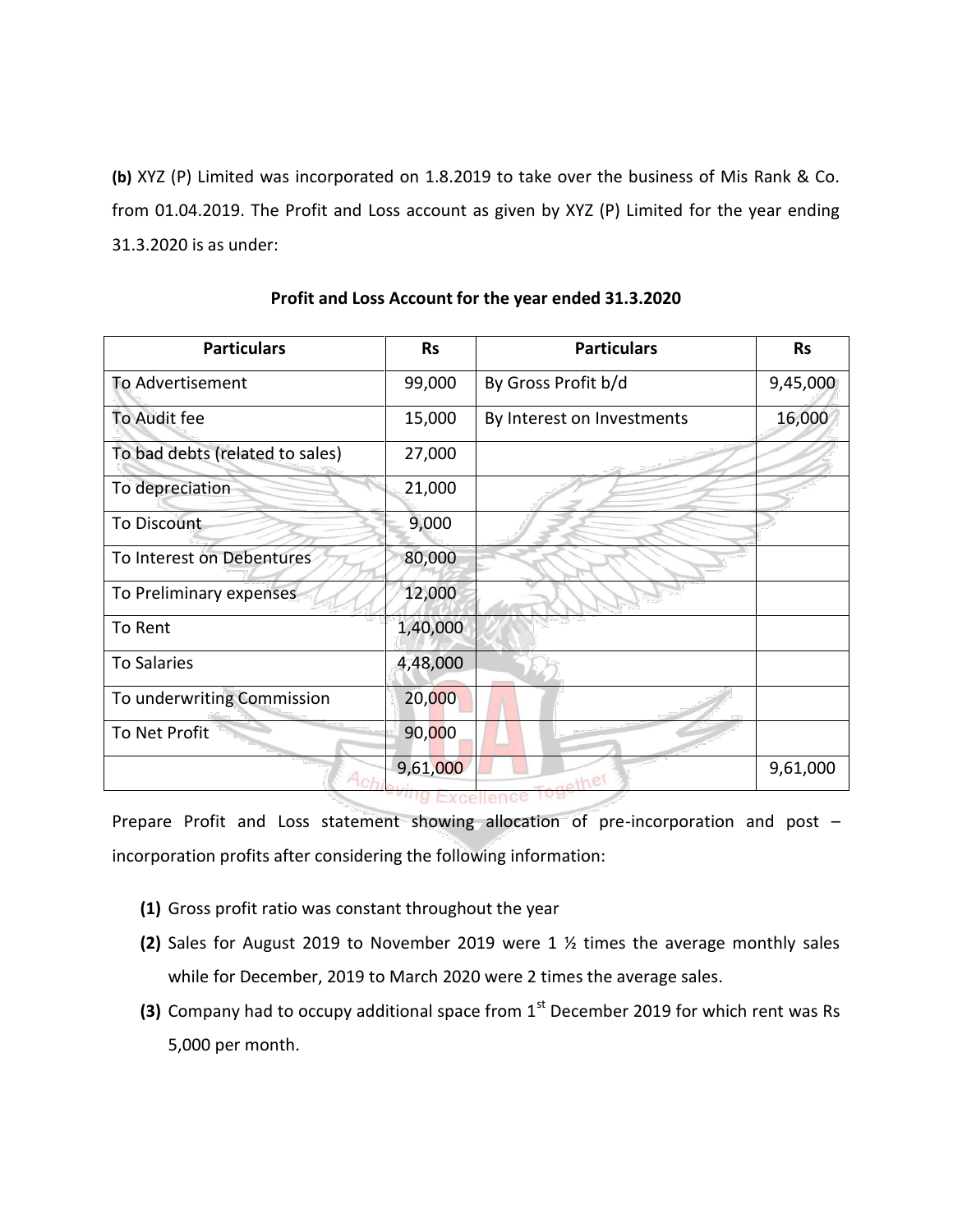- **(4)** Bad debts are shown after adjusting a recovery of Rs 9,000 of bad debts for a sale made in July 2019.
- **(5)** Salary of one manager was increased by Rs 2,000 p.m. from August 2019. Salary of other employees remains unchanged.
- **(6)** All investments were sold in May 2019 at a profit of Rs 27,000. Profit on sale of investment inadvertently included to sales and ultimately to gross profit.

#### **(10 Marks)**

**Q-4** Riots occurred and fire broke out on the evening of 31st March, 2018 accounts and factory shed (book value (20,000) of Bharat, a small trader. The cashier had absconded with the available cash. The following information was available:

| <b>Particulars</b>                                       | 31.03.2017 | 31.03.2018 |
|----------------------------------------------------------|------------|------------|
|                                                          | Rs.        | Rs.        |
| Fixed Assets (after depreciation)                        | 60,000     | 1,08,000   |
| <b>Stock</b>                                             | 60,000     | ?          |
| <sup>chieving</sup> Excellence T<br><b>Trade Debtors</b> | 50,000     | 60,000     |
| <b>Bills Receivable</b>                                  |            | 5,000      |
| Cash                                                     | 5,000      | ?          |
| <b>Bank</b>                                              | 65,000     | ?          |
| <b>Prepaid Business Expenses</b>                         | 20,000     | 4,000      |
| <b>Outstanding Business Expenses</b>                     | 55,000     | 11,000     |
| <b>Trade Creditors for Goods</b>                         | 25,000     | 30,000     |
| <b>Bills Payable</b>                                     |            | 25,000     |

#### **1. ASSETS AND LIABILITIES**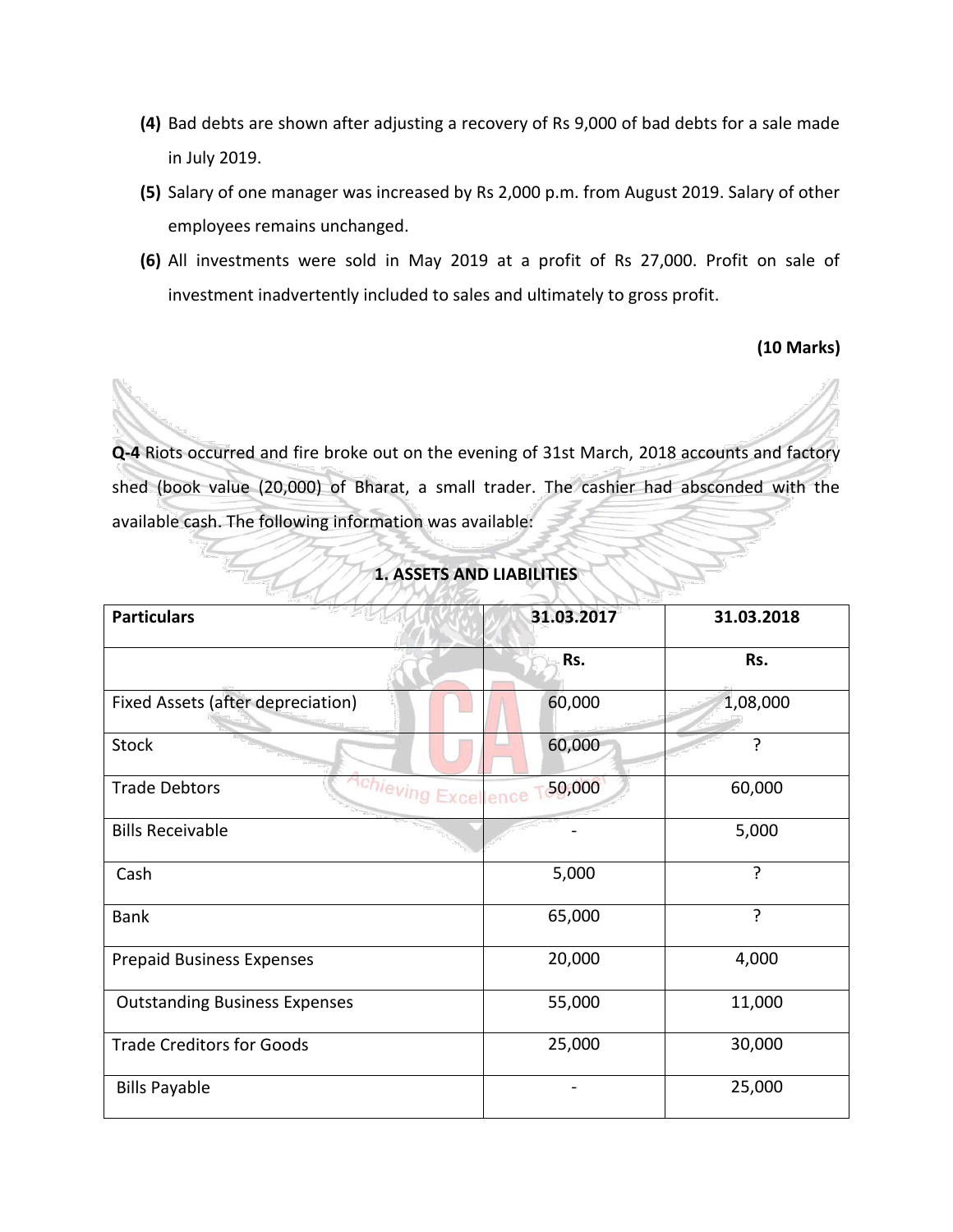| Capital | 1,01,000 |
|---------|----------|
|         |          |

**2.** Uniform Rate of Gross Profit - 20%.

**3.** Gross Profit for the year ended 31.03.2017 - Rs.80,000.

4. Cash Sales 66-2/3% less than the net credit sales. Sales Returns - 1/7<sup>th</sup> of Gross Credit Sales

**5.** Cash Purchases - 20% of Net Credit Purchases, Purchases Returns 1/7<sup>th</sup> of Gross Credit Purchases.

**6.** His sales for the year ended 21st March, 2018 were 20% higher than the previous year's.

**7.** On 1st April, 2017 the stock level was raised by Rs.42,000 and stock was maintained at this new level all throughout the year.

**8.** Freight inwards 4,000 in cash.

**9.** Goods costing 9,000 were used as advertising materials.

**10.** Collections from Debtors (after 6% discount) were 80% in cash.

**11.** Payments to creditors (after 5% discount) amounted to 2,18,500 of which 80% were by cheques.

12. 80% of indirect Business Expenses were paid by cheques.

**13.** On 30.9.2017 Fixed Assets are purchased and paid by cheques. Depreciate fixed Assets by 10%.

**14. (a)** Goods costing Rs. 1,000 were used by the proprietor for personal use.

**(b)** Personal Drawings amounting to 1,00,000 of which 80% were in Cash.

**15.** 4% Govt. securities purchased by cheque (at 96% on 01.10.2017) for 9,600.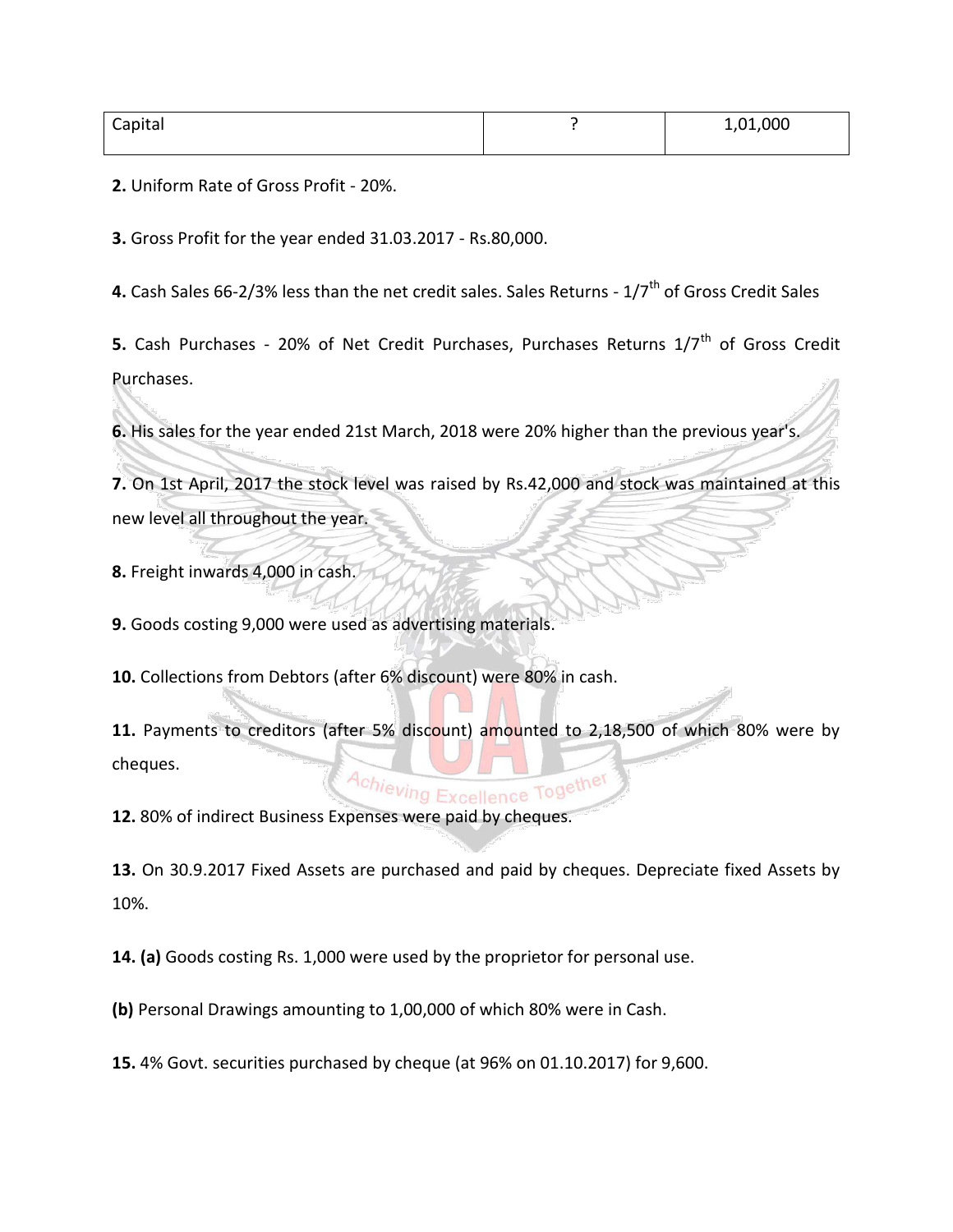**16.** Cash deposited into the Bank 1,00,000.

**17.** During the year, acceptances amounting to Rs.50,000 were discharged before maturity at a discount of 2% by means of a pay order and promissory notes amounting toRs.25,000 were also duly discharged at maturity by means of a pay order.

**18.** during the year, of the Bills drawn.

**(a)** Some bills were endorsed in favour of creditors. Out of these endorsed bills, bills for Rs. 25,000 were dishonored.

**(b)** Bills amounting to 25,000 were discounted at a discount of 2% of which a bill for 12,500 was dishonored.

**(c)** Out of these dishonored bills, drawees of bills of 18,750 became insolvent and paid 50% only by means of a bank draft.

**(d)** Bills amounting to 10,000 were discharged by drawees before maturity at a rebate of 2% by means of a bank draft.

**(e)** Bills amounting to 10,000 were collected at maturity by means of bank draft.

**19.** The amount defalcated by the cashier may be treated as recoverable from him.

**Required:** Prepare Trading & profit & Loss Account for the year ended 31st March 2018 and the Balance Sheet as at 31st March, 2018.

**(20 Marks)**

**Q-5 (a)** Complex Ltd., has 3 departments, A, B, C. The following information is provided:

| <b>Particulars</b> |  |  |
|--------------------|--|--|
|                    |  |  |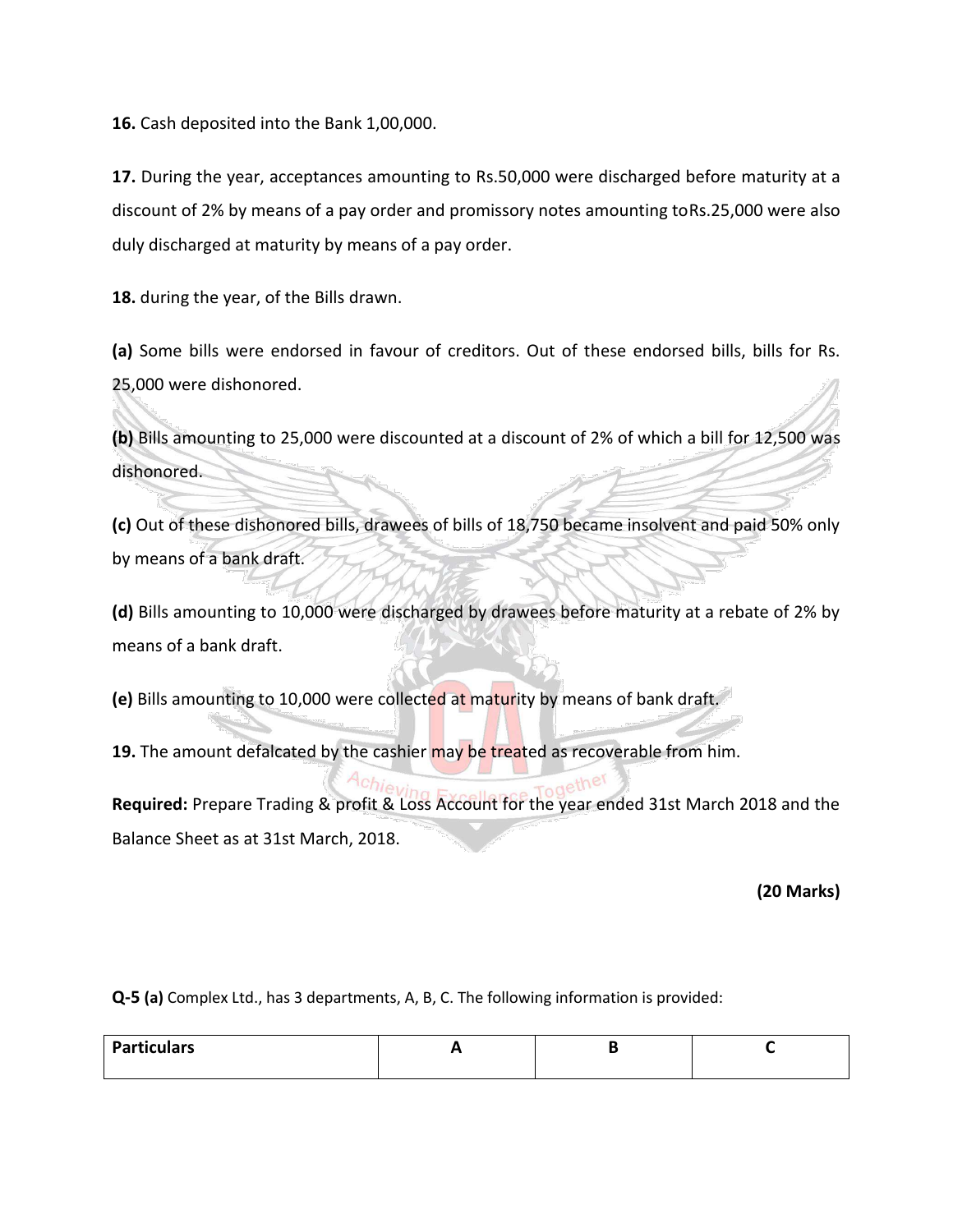|                                 | Rs.   | Rs.    | Rs.    |
|---------------------------------|-------|--------|--------|
| <b>Opening Stock</b>            | 3,000 | 4,000  | 6,000  |
| Consumption of direct materials | 8,000 | 12,000 |        |
| Wages                           | 5,000 | 10,000 |        |
| <b>Closing Stock</b>            | 4,000 | 14,000 | 8,000  |
| Sales                           |       |        | 34,000 |

Stock of each department is valued at cost to the department concerned. Stocks of A department are transferred to B at a margin of 50% above departmental cost. Stocks of B department are transferred to C department at a margin of 10% above departmental cost. Other expenses were: Salaries Rs. 2,000, Printing & Stationery Rs. 1,000, Rent Rs.6,000, Interest paid Rs. 4,000, Depreciation Rs.3,000.

Allocate expenses in the ratio of departmental gross profit. Opening figures of reserves for unrealized Profits on departmental stocks were; Department B Rs. 1,000; Department C Rs. 2,000.

**Required:** Prepare Departmental Trading and Profit & Loss Account for the year ending on March 31, 2018.

Achieving Excellence Together

**(10 Marks)**

**(b)** M/s. Sandeep, having Head Office at Delhi has a Branch at Kolkata. The Head Office does wholesale trade only at cost plus 80%. The Goods are sent to Branch at the wholesale price viz. cost plus 80%. The Branch at Kolkata wholly engaged in retail trade and the goods are sold at cost to Head Office plus 100%.Following details are furnished for the year ended 31st March, 2018:

| <b>Particulars</b> | Head Office(Rs.)   Kolkata Branch (Rs.) |
|--------------------|-----------------------------------------|
|                    |                                         |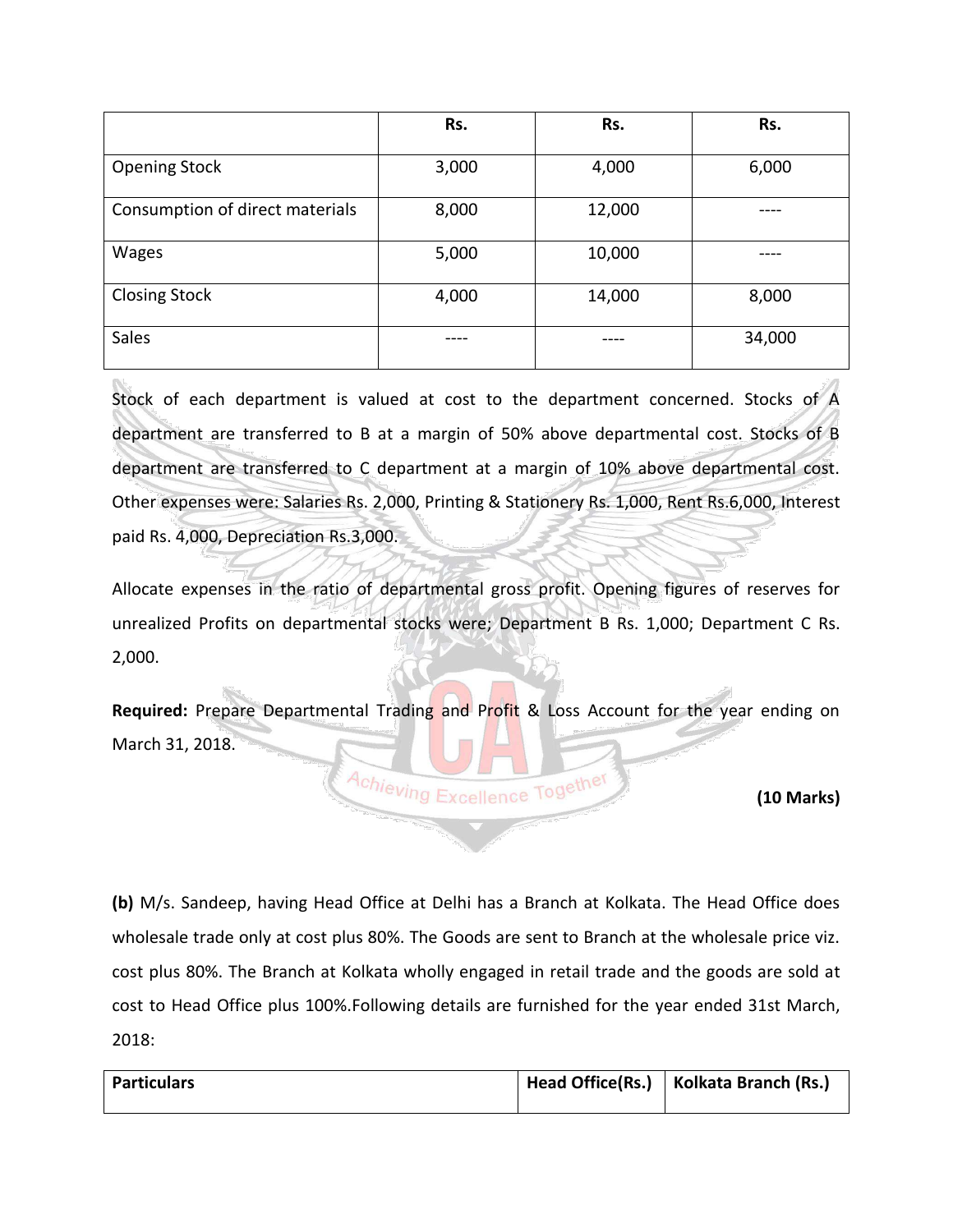| Opening Stock (As on 01.04.2017)             | 1,25,000  |          |
|----------------------------------------------|-----------|----------|
| Purchases                                    | 21,50,000 |          |
| Goods sent to Branch (cost to H.O. plus 80%) | 7,38,000  |          |
| Sales                                        | 23,79,600 | 7,30,000 |
| <b>Office Expenses</b>                       | 50,000    | 4,500    |
| <b>Selling Expenses</b>                      | 32,000    | 3,300    |
| <b>Staff Salary</b>                          | 45,000    | 8,000    |

You are required to prepare Trading and Profit & Loss Account of the Head Office and Branch for the Year ended 31st March, 2018.

### **(10 Marks)**

**Q-6 Answer any four of the following**

Ű

**(a)** Following are the Extracts of Balance Sheets of Tulsian Ltd.:

| <b>Particulars</b>                                           | 31.3.2018 | 31.3.2017 |
|--------------------------------------------------------------|-----------|-----------|
| <b>Equity Share Capital</b><br>Achieving Excellence Together | 9,10,000  | 5,00,000  |
| <b>General Reserve</b>                                       | 2,10,000  | 2,50,000  |
| Profit & Loss A/c                                            | 9,50,000  | (40,000)  |
| Securities premium                                           | 50,000    |           |
| Capital Redemption Reserve                                   |           | 1,00,000  |
| Capital grant                                                | 8,00,000  | Nil       |
| Convertible debentures (into equity shares at 25% premium)   |           | 2,00,000  |
| Trade payables                                               | 1,00,000  | 1,05,000  |

ATTEIA

 $\mathcal{L}$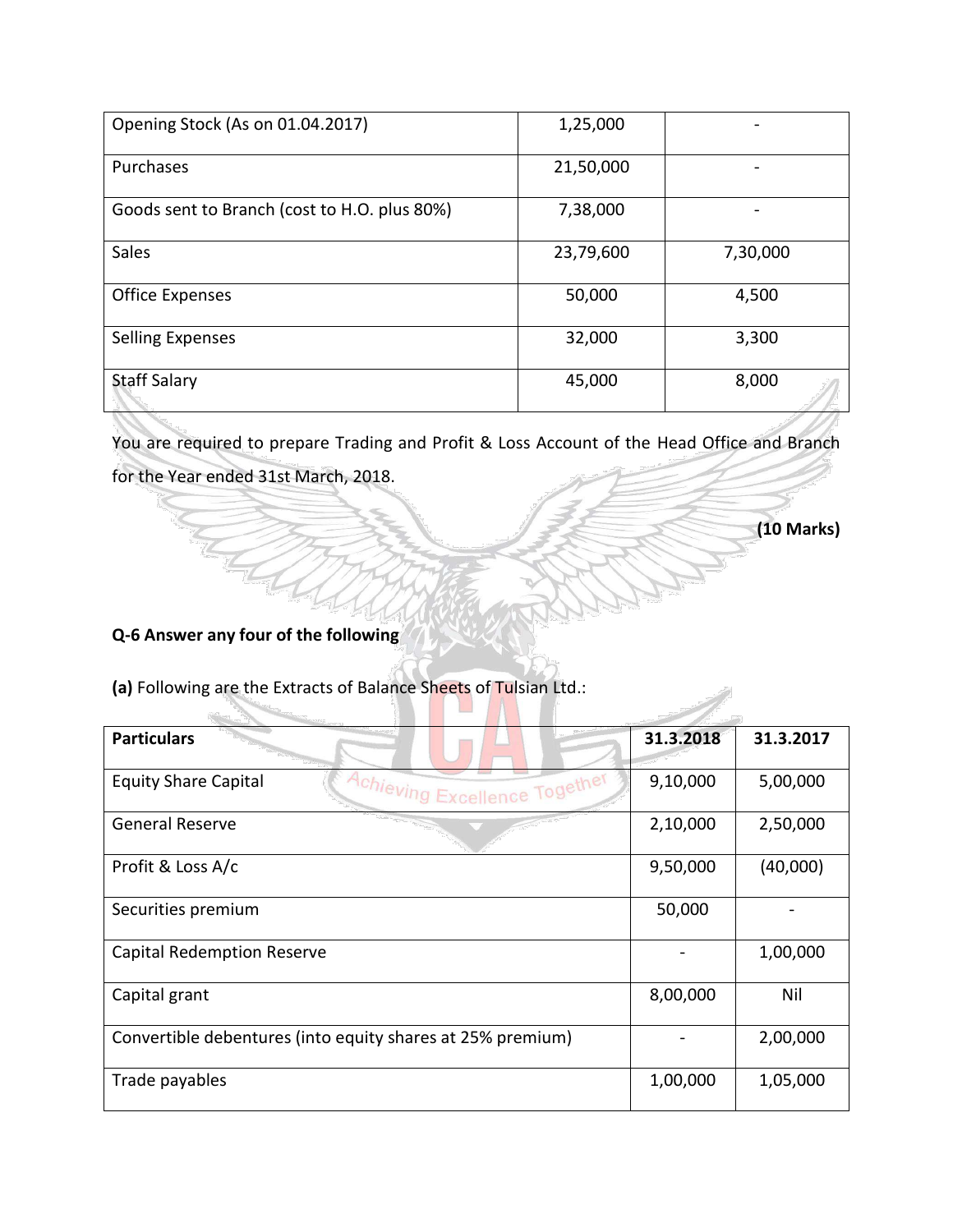| Goodwill                           | 15,000     |            |
|------------------------------------|------------|------------|
| Plant & machinery                  | 7,65,000   | 5,00,000   |
| Inventories                        | 95,640     | 54,000     |
| Trade receivables                  | 7,50,000   | 6,25,000   |
| Less: Provision for doubtful debts | (1,90,000) | (1,50,000) |
| Voluntary separation payments      | 1,25,000   | 65,000     |

#### **Additional Information:**

**(a)** Depreciation on Plant & Machinery written off @ 15%

**(b)** It was decided to value Inventories at cost whereas previously the practice was to Inventories at cost less 10%. However the closing stock on 31.03.2018 was correctly valued at cost.

(c) on 31<sup>st</sup> march 2018, the business of Y Ltd. was purchased for Rs. 60000 payable in fully paid equity shares of Rs.10 each at a premium of 20%. The assets includes inventories Rs. 26,640 and trade receivables Rs.10,000 and Machine Rs. 18,360. In addition Trade Payables of Rs.15,000 were taken over.

**(d)** Debtors of 2,30,000 were written ort against the Provision for doubtful debts A/c during the year. Grant of 10,00,000 amortized in P&L a/c . Compensation received in a suit filed by the company 90,000. Voluntary separation payments 50,000 adjusted against general Reserve.

**Required:** How will you disclose these items while preparing Cash Flow Statement as per AS-3 issued by ICAI.

**(b)** Following is the Balance Sheet of Happy Limited as on March 31, 2018:

#### **BALANCE SHEET AS ON 31-3-2018**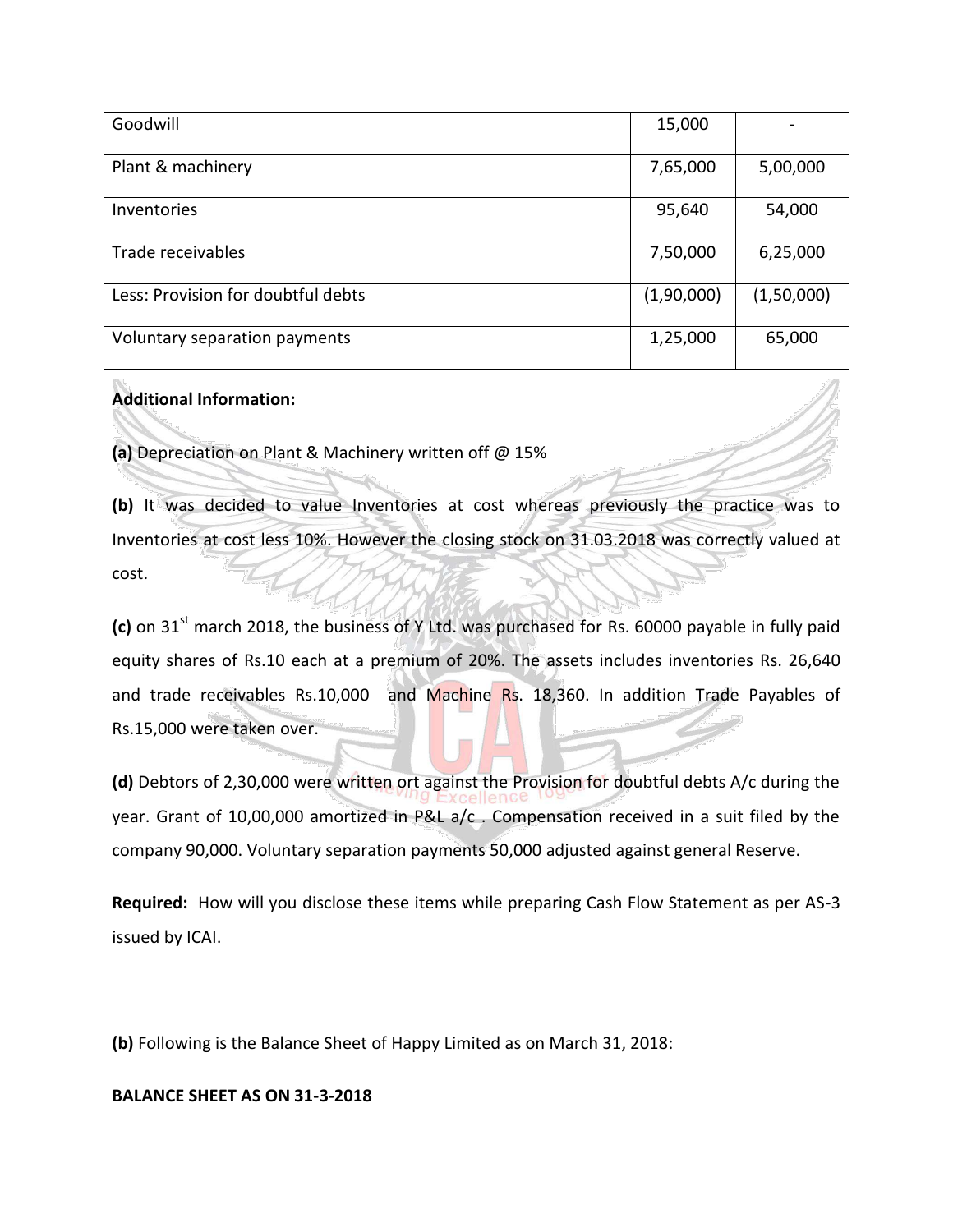| <b>Particulars</b>                                                       | Rs.       |
|--------------------------------------------------------------------------|-----------|
| <b>Authorized Share Capital:</b>                                         | 2,00,000  |
| 2,00,000 Equity shares of 10 each                                        |           |
| Issued and Subscribed Share Capital:                                     |           |
| 2,00,000 Equity shares of Rs. 10 each, Rs.7 paid up                      | 14,00,000 |
| Reserves and Surplus:                                                    |           |
| Capital reserve (Profit on sale of fixed Assets)                         | 1,30,000  |
| Securities Premium (Includes Rs. 20,000 received otherwise than in cash) | 90,000    |
| General reserve                                                          | 2,40,000  |
| Profit & Loss A/C                                                        | 5,20,000  |
| Secured loans:                                                           |           |
| 12% Fully convertible debentures @ Rs.100 each                           | 4,00,000  |
| <b>Current Liabilities</b>                                               | 2,20,000  |
| <b>Fixed assets</b>                                                      | 20,00,000 |
| Investments                                                              | 4,40,000  |
| <b>Current Assets</b>                                                    | 5,60,000  |
|                                                                          |           |

On April 01, 2018, company has made final call @ Rs.3 on 2,00,000 equity shares and received complete call money by April 30,2018

The company wants to issue bonus shares to its shareholders @ one share for every four shares held.

12% Debentures are convertible into equity shares of Rs. 10 each fully paid on June 01,2018

Necessary resolutions were passed and requisite legal requirements were complied with. For issue of bonus shares it was decided that reserves and surplus, other than Profit and loss account, should be first capitalized.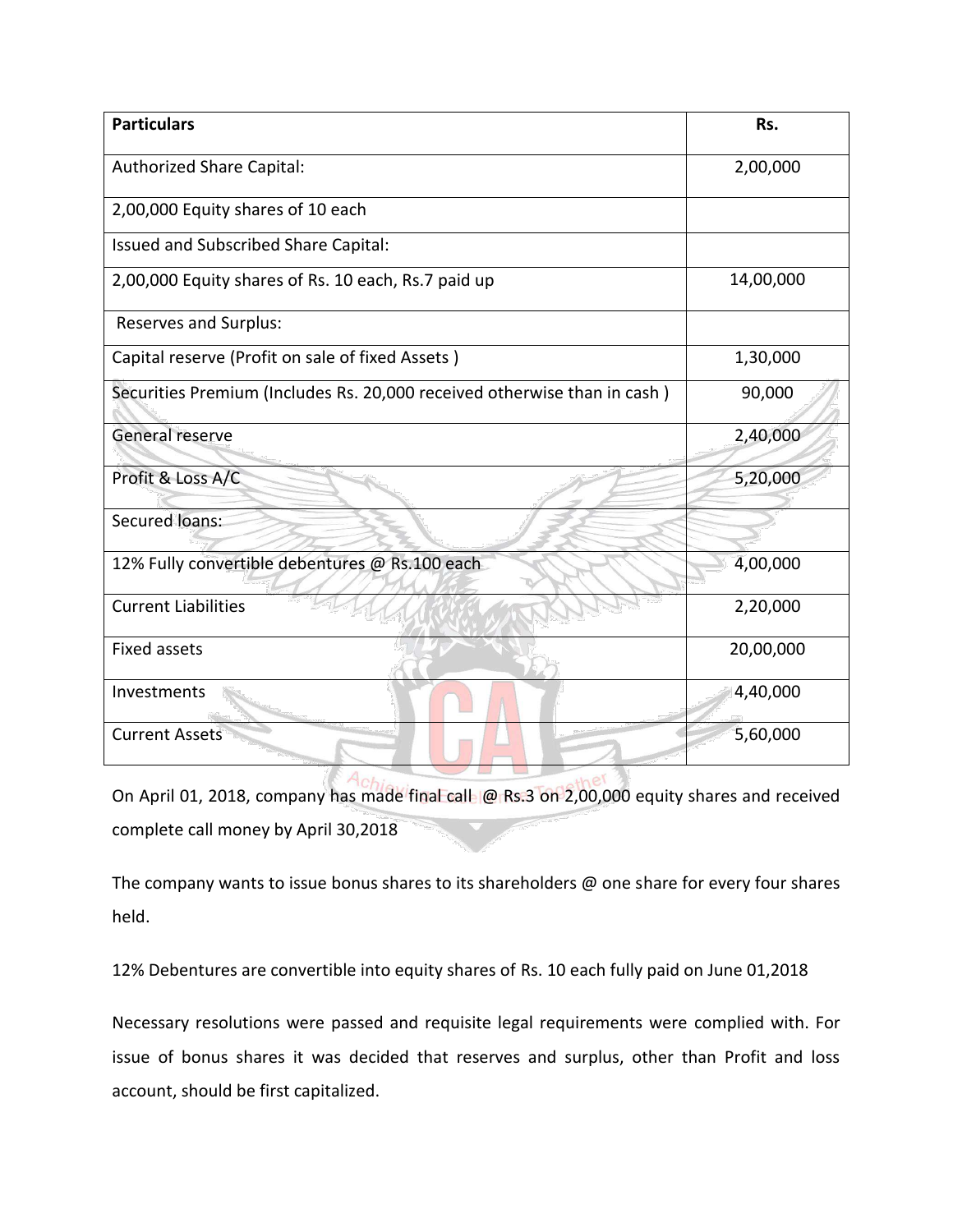**Required:** Prepare Balance Sheet as on May 15, 2018, date on which all the formalities related to the issue of bonus shares completed. for the purpose of preparation of balance sheet, assume that , balance sheet items as on march 31,2018, which are not effected by issue of bonus shares as above , remains unchanged as on may 15,2018, also pass necessary journal entries in the books of the company related to issue of bonus shares, for the period from April 01,2018 to may 15,2018.

**(c)** On 1st April, 2012 the following balances were extracted from the ledger of Enkay Limited:

| (1) 10% redeemable preference share capital account:       | 5,00,000 |
|------------------------------------------------------------|----------|
| 5,000shares of 100each, fully called-up                    |          |
| (2) calls unpaid account:                                  |          |
| Final call on 100 10% redeemable preference shares@ 20each | 2,000    |
| (3) Security premium account                               | 14,000   |
| (4) General Reserve                                        | 1,60,000 |
| (5) Profit and loss account                                | 1,18,546 |
| (6) Declared preference dividend, not yet paid             | 49,800   |

The company redeemed all the preference shares at a premium of 5% and for the purpose, it issued equity shares of 10 each at a premium of 1 each for such an amount as was necessary for the purpose after utilizing the available profits to the maximum possible extent. It also paid the declared preference dividend.

Show journal entries for all the above mentioned transactions.